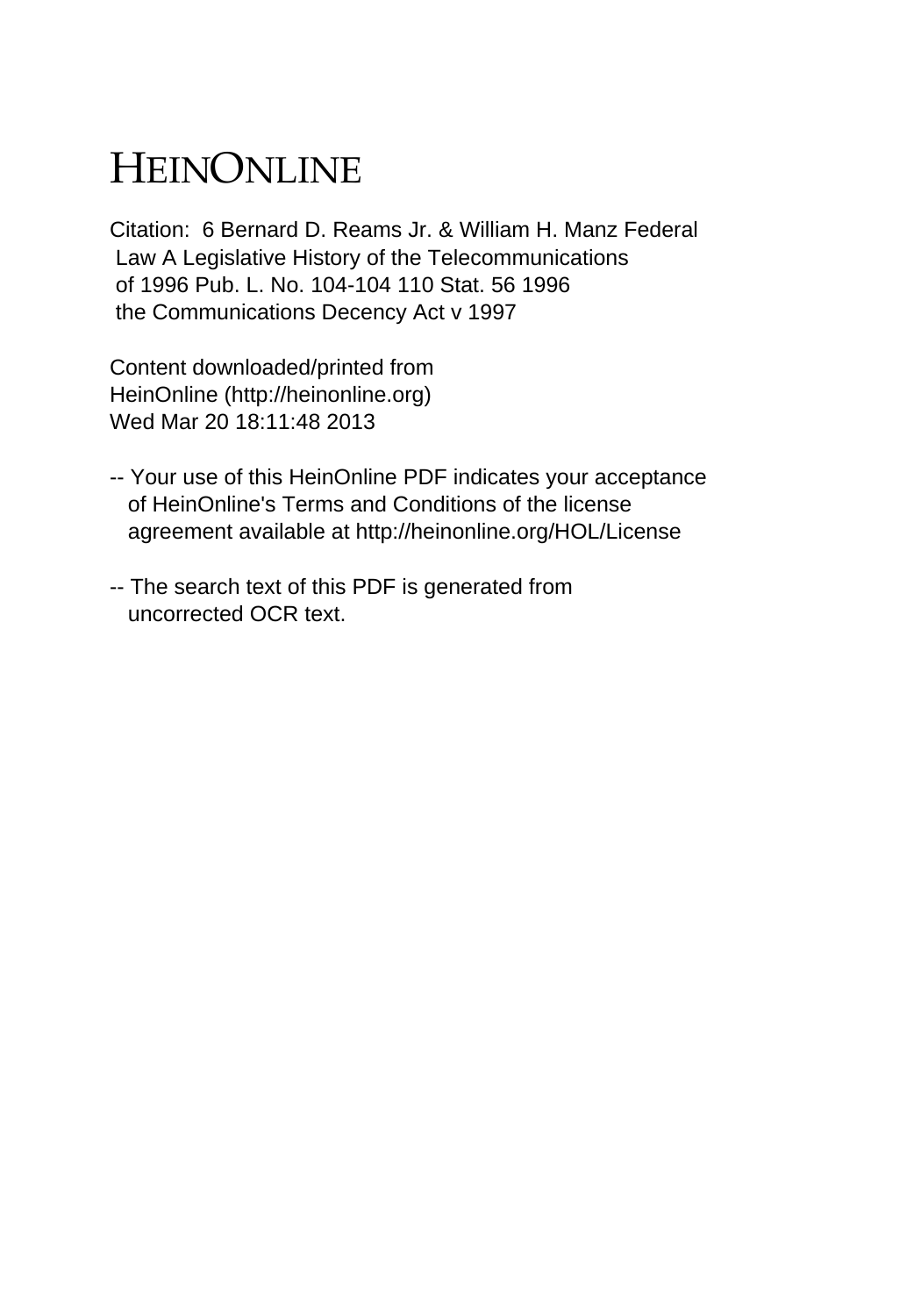## **INTRODUCTION**

## **AN OVERVIEW OF THE TELECOMMUNICATIONS ACT OF 1996**

The "Telecommunications Act of **1996,"** signed into law on 'February **8, 1996,** opens up competition between local telephone ,companies, long-distance providers, and cable companies; expands the reach of advanced telecommunications services to schools, libraries, and hospitals; and requires the use of the new V-chip technology to enable families to exercise greater control over the television programming that comes into their homes. This Act lays the foundation for the investment and development that will ultimately create a national information superhighway to serve both the private sector and the public interest.

President Clinton noted that the Act will continue the efforts of his administration in ensuring that the American public has access to many different sources of news and information in their communities. The Act increases, from **25** to **35** percent, the cap on the national audience that television stations owned **by** one person or entity can reach. This cap will prevent a single broadcast group owner from dominating the national media market.

Rates for cable programming services and equipment used solely to receive such services will, in general, be deregulated in about three years. Cable rates will be deregulated more quickly in communities where a phone company offers programming to a comparable number of households, providing effective competition to the cable operator. In such circumstances, consumers will be protected from price hikes because the cable system faces real competition.

This Act also makes it possible for the regional Bell companies to offer long-distance service, provided that, in the judgment of the Federal Communications Commission **(FCC),** they have opened up their local networks to competitors such as long-distance companies, cable operators, and others. In order to protect the public, the **FCC** must evaluate any application for entry into the long-distance business in light of its public interest test, which gives the **FCC** discretion to consider a broad range of issues, such as the adequacy of interconnection arrangements to

 $\mathbf{v}$